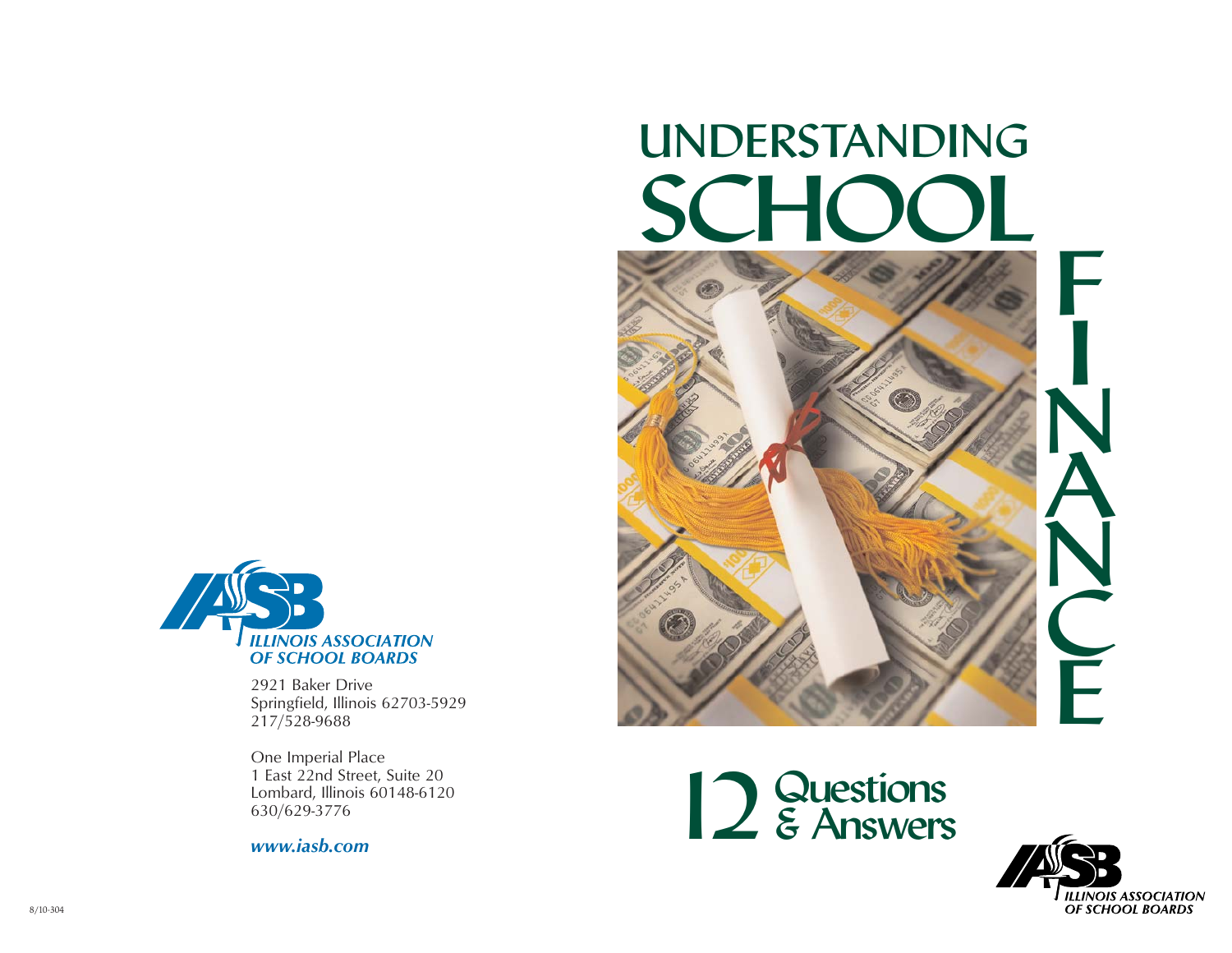The laws governing school finance in Illinois affect different school districts in different ways. The 12 questions and answers that follow are stated broadly and apply to most districts. They will provide a general picture of school finance for anyone who has not previously studied the topic.

For more specific information about a particular school district, consult a member of the school board or administration.

Copyright 2010 by the Illinois Association of School Boards. All rights reserved.

> First Edition: July 1983 Revised: September 2010

## **1) What is a school district budget?**

Illinois law requires the Board of Education to budget its income and expenses each year and to make the budget available for public inspection before final adoption. The annual budget serves three major purposes:

• The budget represents a plan for receiving and expending money. It tells the school board, its employees and the public how much the school district can spend during the year and for what purposes.

A school district budget is actually many budgets rolled into one

- The budget provides information necessary to determine the amount of school taxes that must be levied on real property, and how much the district expects to receive from state and federal governments.
- The budget also satisfies a minimum level of financial and program information for local, state and federal governments, meets requirements imposed by Illinois law, and provides both expending and taxing authority.

A school district budget is actually many budgets rolled into one, i.e., the budget consists of nine major funds or accounts specifically defined by how the money is collected, held and spent. Among them are:

- Education
- Operations and Maintenance
- Debt Service
- Transportation
- Municipal Retirement/Social Security
- Capital Projects
- Working Cash
- Tort Immunity and Judgment
- Fire Prevention and Safety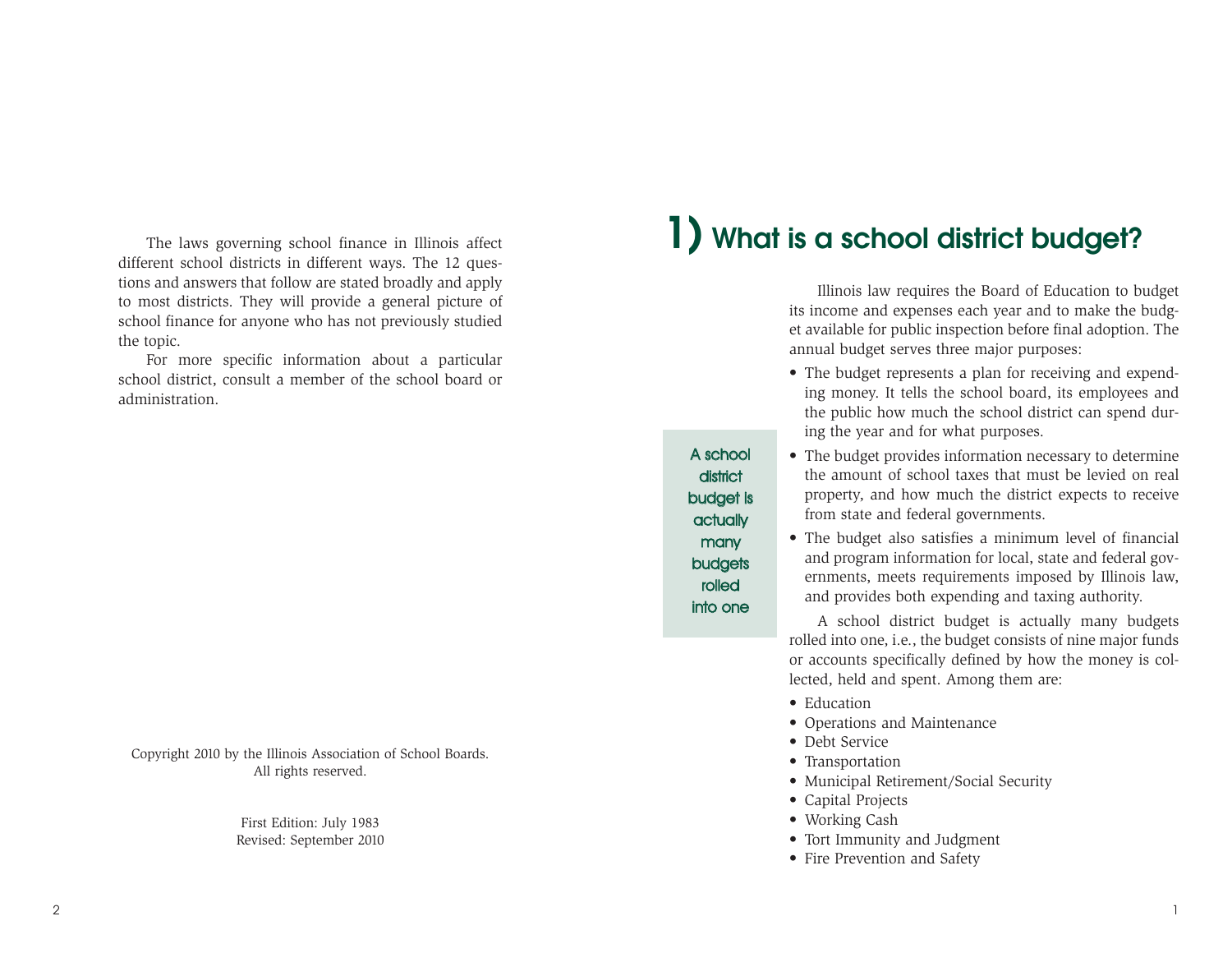The single largest fund is the Education Fund. In addition to all of the direct costs of instruction (teachers salaries, etc.), this fund includes any expenditure not specifically covered in another fund.

While the board of education may, from time to time, make transfers between various items in any one fund, there are limitations to these transactions. Changes may also be made, again with board approval, to transfer money between certain operating funds. Neither of these actions will necessarily improve the financial health of the district. However, they can be used to maintain cash flow, to meet timely payments, and to avert or defer costlier options.

## **2) Who decides what goes into the budget?**

Some of what goes into the school district budget is determined by the Board of Education, based on the advice of its professional staff and local citizens. More and more budget decisions, however, are forced on the board by factors beyond its control.

Each year the administrative staff gathers information from a variety of sources and presents the school board with a proposed budget. After carefully reviewing the budget, the board gives tentative approval and puts it on file for public inspection. The board gives final approval of the budget only after a public hearing.

The timeline for developing a tentative budget to its adoption varies from district to district. The budget must be adopted by September 30, after which it must be filed with the county clerk within 30 days.

Numerous factors are at work throughout this seemingly simple process. Some of these factors affect school income; some affect expenses. Taken together, these factors represent the financial cards dealt to each Illinois school board, as explained in the following sections.

# **3) How is school income determined?**

Four major factors determine the amount of money available for the school budget. They are as follows:

**Property values — The total property value in a** school district determines how much revenue the district is capable of raising from property taxes. Some school districts have very high property values, sometimes including utilities or industries. Others have low property values. The Illinois school finance formula is designed to equalize these differences in revenue capabilities among school districts in order to equalize educational opportunity for all children regardless of where they live. However, the formula is funded far below the actual cost of running schools, and a school board's ability to raise additional income beyond the state's guaranteed level depends heavily on the district's total "property wealth."

(For more on the relationship between property wealth and equal educational opportunity, see *Playing Fair with the Children of Illinois* on page 20)

**Tax rates** — Like property values, tax rates play a key role in determining the amount of a school board's local revenue. Like property values, tax rates are also usually beyond the school board's control. Property values are set by the marketplace and the assessor. Maximum tax rates are established by the State of Illinois and can be raised above the maximum only with the approval of voters at a referendum.

**State appropriations and federal aid — Each year the** State of Illinois appropriates a fixed amount of dollars for the schools. Some of those dollars fund the General State Aid program; some fund special programs. General State Aid is designed to "equalize resources," funneling the greatest amount of aid to districts with the lowest property values. The size of the annual appropriation determines the level at which resources are equalized. Because that level is lower than the actual cost of running schools, school districts must also rely on additional property tax

board's ability to raise additional income beyond the state's guaranteed level depends heavily on the district's total

property wealth

A school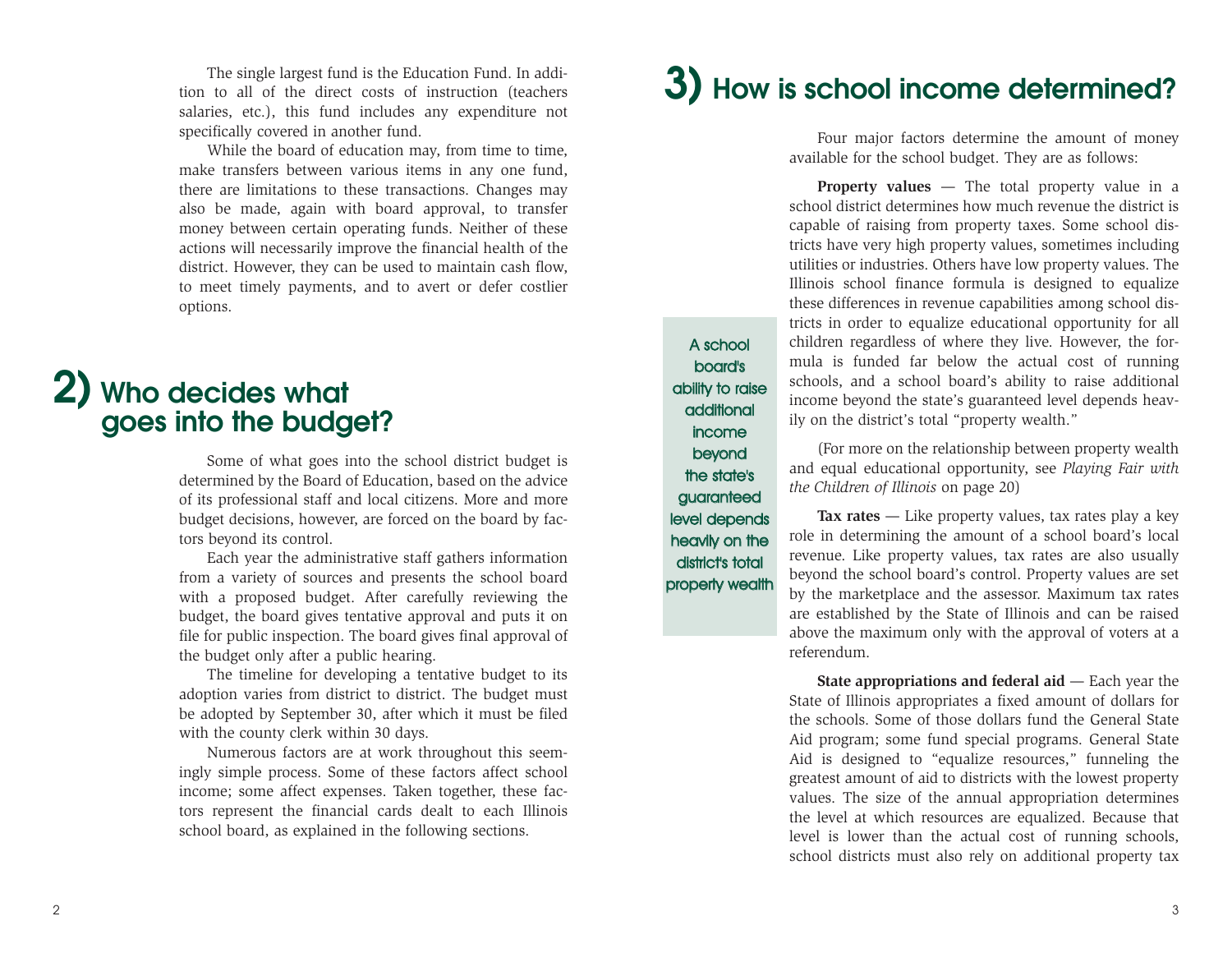revenue and income from other sources. General state aid represents about one-fifth of total school district income in Illinois. Combined with state "categorical" grants and other funds, state payments represent one-third of the typical school budget. Federal aid contributes another 10 percent to Illinois schools. This money comes in the form of competitive "block grants," subsidies for school lunches and breakfasts, and other special education programs.

Combined, these four factors determine how much money a school board is capable of generating for the schools

**Pupil enrollment** — The Illinois resource equalization system — which involves two out of three school districts — assumes that school costs go up or down precisely with pupil enrollment, i.e., that it costs exactly twice as much to educate two pupils as it does to educate one. The school district's revenue, therefore, goes down when enrollment declines. Unfortunately, many of the district's more burdensome expenses do not go down with enrollment unless the decline is so great that some jobs or salaries can be eliminated, a school building closed, major services outsourced, or curriculum and extra-curricular activities cut.

Combined, these four factors determine how much money a school board is capable of generating for the schools.

Local property values and tax rates determine how much money the board can raise from property taxes. Pupil enrollment and local property values determine how far the state will go in making up the difference between the guaranteed amount and the amount raised from local property taxes. Federal dollars don't factor into this formula but they complement and sometimes confuse the process when boards and administrators attempt to make or explain critical decisions on what the district can afford to offer.

The school district's tax rate determines whether the school board can spend at, above or below the state's guaranteed amount, which is always much less than the actual average cost of running schools. The tax rate, however, can be increased only with voter approval.

#### **4) How is state and federal aid to schools determined?**

Appropriations for federal and state aid to public schools are determined by the United States Congress and the Illinois General Assembly, respectively. In both cases, the process is much the same. Appropriations bills are developed in committee, based upon the recommendations of the President or the Governor and their advisors, and upon testimony from interested parties.

The bills that emerge from committee may be further modified through amendments before they are voted upon. In both the federal and state processes, the Senate and House of Representatives must pass the bill. It is common for the two houses to pass different bills and for a compromise to be worked out by a committee formed of members from both houses. Finally, the President or Governor must sign the appropriation bill for it to become law.

At both federal and state levels, the process is complicated by the various political factors that accompany consideration of any important piece of legislation. In the case of the education appropriation bills, federal and state lawmakers alike are bombarded with information and opinion from dozens of interest groups, and also must consider the opinions of their constituents who do not testify or write letters but may remember their actions in the next election.

In addition, these decisions are influenced by the amount of money available in any given fiscal year. Lean times or economic recessions can significantly alter state or federal appropriations, regardless of actual need.

Most federal funds are distributed to each of the 50 states in the form of "block grants." The amount each state receives is based on student population and need. Block grants in Illinois are re-distributed to school districts in accordance with criteria that school districts must apply and qualify for.

Other federal funds are distributed to the states to help them provide education for handicapped children, economically disadvantaged children, and other special purposes. Most of these funds are re-distributed to school districts that have special need or otherwise qualify.

and state lawmakers are bombarded with **with information** and opinion from interest groups. They must also consider the opinions of their **constituents** 

**Federal**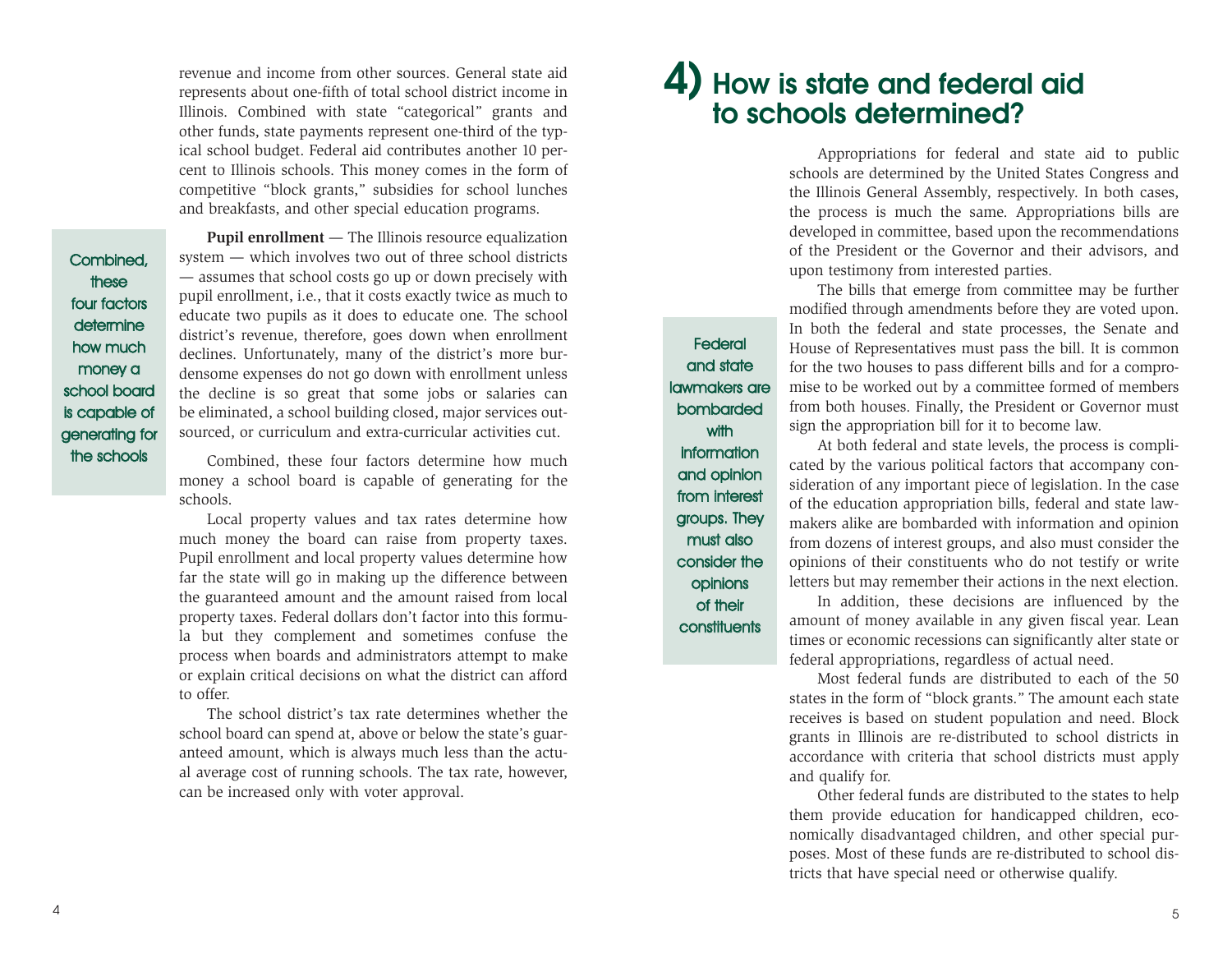It should be noted that federal aid covers only a small fraction of the cost of special programs for the handicapped or disadvantaged. Some of these costs are financed by special state grants, but most of the cost must be paid from general funds in the school district budget.

#### **5) How is state aid allocated to schools?**

State aid to schools comes in different forms. The most substantial form of aid is through the General State Aid program, which helps to underwrite the cost of educating all pupils. The state also provides Special Categorical Aid that:

- helps to underwrite the cost of such state-required programs as handicapped education and pupil transportation;
- encourages schools to offer such programs as dropout prevention or vocational and adult education.

**General State Aid** is distributed to the schools by the State Board of Education. In order to receive such aid, local school officials must submit claims to the State Board, along with such information as:

- average daily pupil attendance;
- equalized assessed value of all taxable property in the district.

The distribution of General State Aid (GSA) is determined by a statutorily defined funding formula. This formula provides for three different methods of funding allocation, depending on the property wealth of the local school district. Most districts (78 percent of the state's 868 districts in FY 2009) receive state aid under the "foundation" formula. They qualify by having available local resources less than 93 percent of the foundation grant level (in FY 2009, that level was set at \$6,119 per pupil).

The second is an "alternate" formula, for districts (16 percent in FY 2009) that have available in local funds between 94 and 174 percent of the foundation level. The third is the "flat grant" formula, designated for districts (7 percent in FY 2009) that have available local funds per pupil of 175 percent or more.

The state board can also make additional adjustments for poverty levels, property tax appeals, court rulings and "hold harmless" provisions. Generally, however, two major factors affect state aid: an increase in daily pupil *attendance* causes state aid to *increase*; an increase in the total value of local taxable *property* causes state aid to *decrease*.

School districts are scheduled to receive their general state aid in equal installments distributed twice each month during the months of August through July.

**Special Categorical Aid** — The Illinois General Assembly allocates a portion of state aid for special purposes. For some state-required programs, a school district merely submits a claim to the State Board of Education. To obtain an incentive-type grant, a school district must apply and hope that its proposal is selected in competition with other school districts.

Most school districts, for example, are entitled to transportation assistance if they submit the necessary claim. School districts must compete, however, for the limited funds available for gifted or adult education grants.

Categorical grants are subject to the amount of money allocated and the preferences for these programs by the state legislature and governor. The number of categories is also subject to change. In FY 2009, the mandated categorical grants included:

• Free lunch/breakfast

Two major factors affect state aid: daily pupil attendance and the value of local taxable property

- Orphanage tuition (regular ed and special ed)
- Special education, including extraordinary services, personnel, private tuition, summer school and transportation.
- Transportation (vocational and regular ed)

Other categorical grants in recent years included programs for gifted, bilingual, reading, early childhood, career/tech, truant alternative, ADA block, and Summer Bridges.

provides for three different methods of funding allocation, depending on the property wealth of the local school **district** 

This formula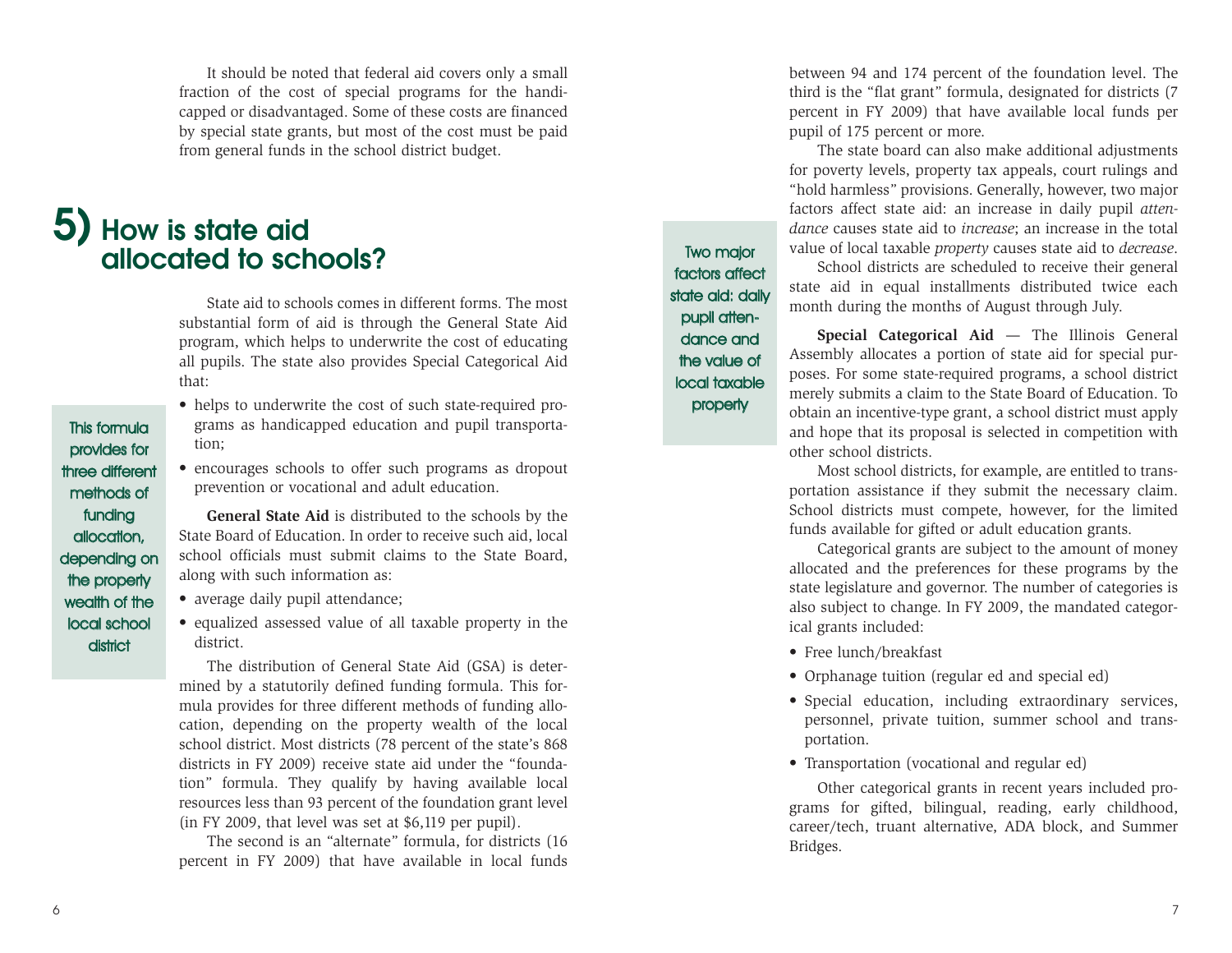## **6) Where does local revenue for schools come from?**

A school district budget includes revenue from many sources. Most of those sources are relatively small in amount and serve special purposes — school lunch money, rentals, income from school activities, insurance proceeds and interest are some examples.

The major source of local revenue for public schools is the property tax. The property tax consists of:

• the real estate tax, which is a tax on the real property of homeowners and businesses. This tax represents the largest single source of revenue for Illinois public schools. It is collected by the county and distributed to taxing bodies.

More than half of the typical property tax bill goes for public schools

• the corporate personal property replacement tax, which is the tax on businesses and utilities that takes the place of the abandoned tax on personal property. This revenue is significant for some school districts but not for others, depending upon the amount of local business and industry. It is collected by the state and distributed to school districts and other taxing bodies.

The tax on real property also funds a variety of local services, including county and municipal governments, libraries, parks and others. On a statewide average, however, more than half of the typical property tax bill goes for public schools.

The amount of money a school district can realize from the tax on real property is determined by two factors:

- the total assessed value of all taxable property in the district;
- the school district's authorized tax rate.

For example, if property values total \$10 million and the authorized tax rate is 3.5 percent, the district can expect to receive up to \$350,000.

The amount of assessed property value is determined by the elected assessor, who acts in accordance with state law. The law requires that property in all Illinois counties except Cook be assessed at one-third of its fair market

value. In Cook County, residential property is assessed at just 16 percent of market value and commercial property is assessed at up to 38 percent.

#### The tax rate cannot exceed the maximum rate established by law unless the maximum is increased by voters in a referendum

The amount of the school district's tax rate is determined by the total amount of taxes levied by the Board of Education. However, the tax rate cannot exceed the maximum rate established by law unless that maximum is increased by voters at a referendum.

In addition, for school districts in Cook, five collar counties and 33 other counties that have adopted the "tax cap," a state law limits property taxes extended to a maximum percentage increase over the prior year's extension — regardless of what might happen to school enrollments or school costs.

Stated briefly, the school board adopts a tax levy once each year based on its approved budget. The levy states the amount of property tax income needed to balance the budget.

The county clerk then applies the levy against the district's total assessed property value to determine whether it falls within the authorized tax rate. (For example, a tax levy of \$350,000 applied against a total property assessment of \$10 million would produce a tax rate of 3.5 percent.) The county clerk reduces the school board's levy if it produces a tax rate that is above the authorized rate.

The property tax bill received by the individual taxpayer typically states:

(a) the assessed value of property owned by the taxpayer, *minus* (b) any homestead exemptions, *multiplied by* (c) the combined tax rates of all local governments and services, *equals* (d) the total amount of taxes due.

Your tax bill will list the amount of taxes owed to each government entity or taxing district, including any local school districts.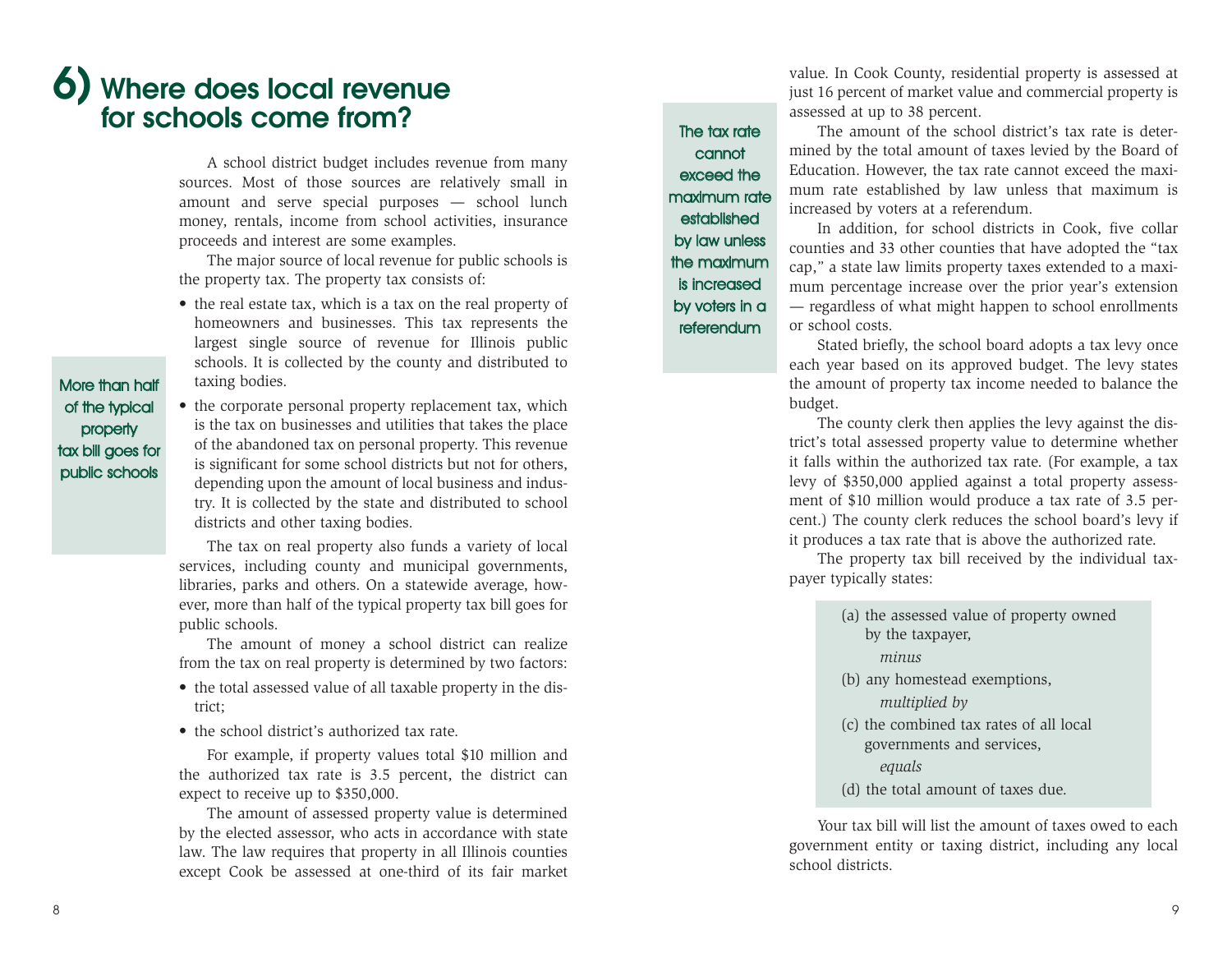# **7) Where does school income go?**

A school district consists of people, buildings, equipment, and supplies. Thus, a typical school district in a typical year will spend about two-thirds of its income to compensate employees and about one-fourth to heat, light and maintain its buildings. The money that remains — usually less than 10 percent — goes mostly for equipment and supplies.

A typical school **district** spends half of its funds on student instruction

Another way to look at the school district budget is by type of program or activity. A typical school district spends 50 percent of its funds on student instruction, plus another 15 percent on other student and community services. Insurance, utilities, maintenance, supplies and other fixed charges usually amount to more than 20 percent. Capital outlay, bond retirement, interest, administration and other costs consume the remaining five to 15 percent. Numerous factors affect where a school district's income goes. For example:

- Instructional costs vary with the number of teachers in relation to the number of students (class size) and the amount of compensation (salaries and benefits) paid to the average teacher;
- Operating costs vary with the number, size, age and relative energy-efficiency of school buildings;
- Bond retirement and interest costs, i.e., borrowing and the cost of borrowing, vary with the amount of longterm and short-term debt;
- Other costs vary with the variety and number of programs and services offered to students and the community.

# **8) How can schools reduce costs?**

But what happens when local taxes, state and federal aid don't cover the cost of essential school services? What choices does the school board have if state or federal funding is reduced, local property wealth declines, or voters won't raise taxes?

Schools can realize small savings by cutting back on supplies, postponing improvements or maintenance, lowering utility expenses, cutting staff by attrition, combining duties, eliminating extra-curricular activities, or by reducing other services available to students or the community. However, to make significant or broad cost reductions, a school board must look to its major expenses – people and buildings. Only by eliminating jobs or closing buildings can a school board make significant budget cuts.

If the board opts to eliminate teaching jobs or close buildings, curriculum and class sizes may be severely impacted. Unless enrollment is declining, these cuts will severely strain the system. Class sizes will grow; facilities will have to be shared; equipment will wear out faster; and maintenance needs/costs will increase. More importantly, individual and overall student performance could be compromised if curriculum cuts are deep or long lasting.

Only by eliminating jobs or closing buildings can a school board make significant budget cuts

That's why many school administrators keep updated reports and long-term data on population projections, community development, the job market and labor costs, utility capacity and delivery, land values and housing markets. This data can be highly useful in the district's strategic planning. Neither may reduce the frequency or timing of economic downturns, but they can reduce the severity or duration.

In the short term, the school board can control costs only by limiting the amount spent for each teacher, each program, each building, its equipment and supplies, and ultimately the amount spent on each student. While it may find some success in limiting expenses or negotiating wage and benefit concessions, the board is still required to meet state and federal education standards.

In addition to the needs of the regular student population, schools have to provide services or facilities for the handicapped, those who speak little or no English, special education students, truants, and children with other needs. State and federal law also require food service, driver's education, pupil transportation and other services whose costs are not entirely subsidized with outside funds.

Before making any decisions to reduce or cut any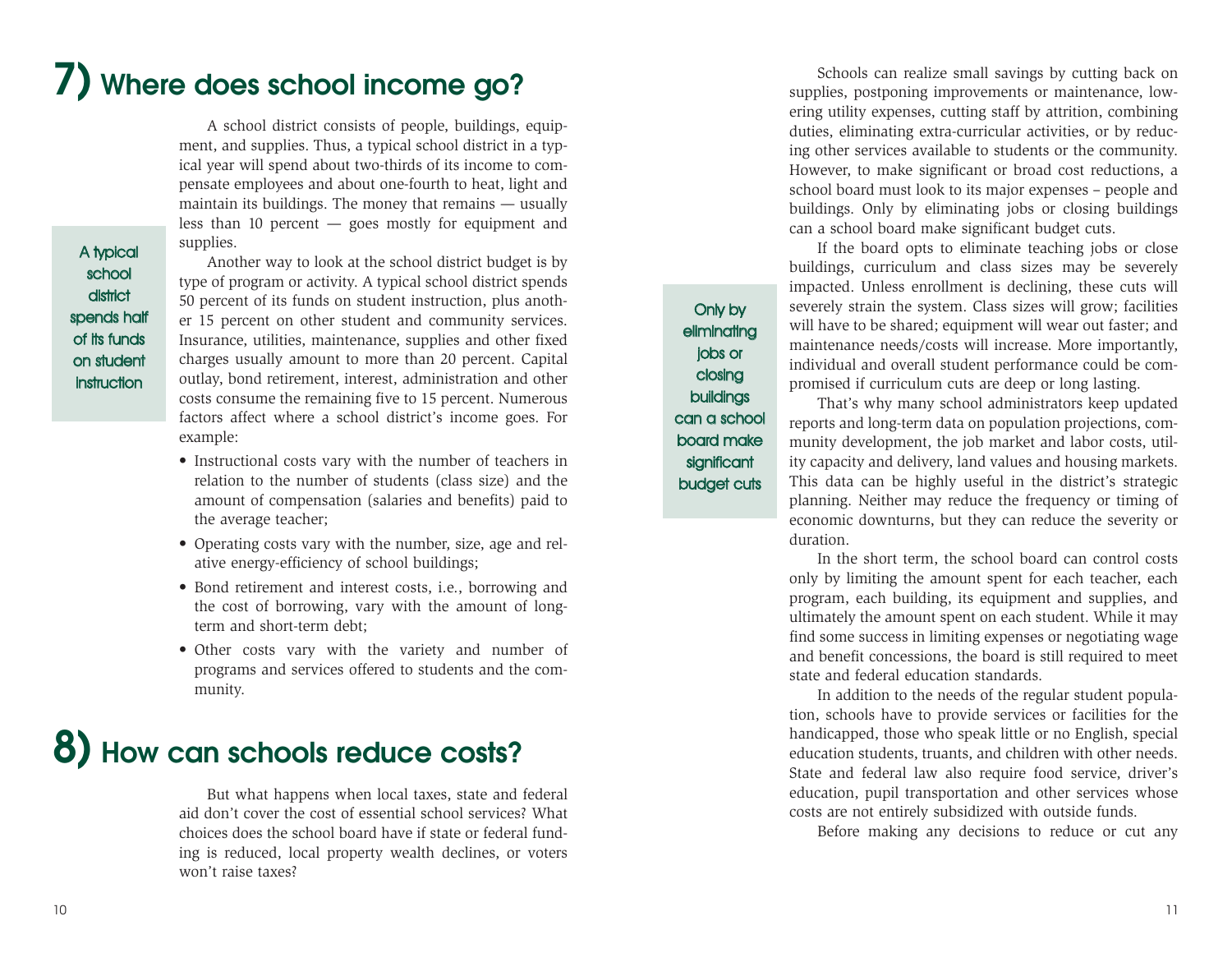service or program, teacher or building, school boards first listen to parents and taxpayers, teachers and administrators. The board may have a clear vision for the community wants and needs, but it is the board's responsibility to find the support for this vision and to deliver it. Remember, property wealth and population (and resulting enrollment) are the key factors in a school district's financial resources and its ability to raise revenue or control costs.

#### **9) How does our school budget compare with others?**

Statewide, the average operating expense per pupil in Illinois was \$11,197 in FY 2009 (the most recent year for which figures are available from the State Board of Education). This average includes districts of all types, from the smallest rural districts to wealthy suburban districts. The highest per pupil expenditures were over \$26,660 and lows were less than \$6,479 per pupil.

Statewide, the percentages of school expenditures devoted to various purposes in FY 2009 were:

| Instruction $\dots \dots \dots \dots \dots 46.1$ percent |  |
|----------------------------------------------------------|--|
| Support services $\ldots \ldots \ldots 32.2$ percent     |  |
| Capital and other expenses 18.5 percent                  |  |
| General administration 3.2 percent                       |  |
|                                                          |  |

Revenues for that year came from the following sources:

|  |  |  |  |  |  |  |  |  |  | Local $\ldots \ldots \ldots \ldots \ldots \ldots \ldots$ .65.3 percent |
|--|--|--|--|--|--|--|--|--|--|------------------------------------------------------------------------|
|  |  |  |  |  |  |  |  |  |  | State $\dots \dots \dots \dots \dots \dots \dots 22.8$ percent         |
|  |  |  |  |  |  |  |  |  |  | Federal 11.9 percent                                                   |

## **10) How can we evaluate the financial health of our schools?**

Although there are some similarities, the financial health of a public school district should not be evaluated in the way one evaluates a private company. In the private sector, the first place to look is at "the bottom line" — profits. You would also look at a listing of assets and liabilities (balance sheet) to see whether the investors' equity has grown through long-term profitability.

**Essential** information is contained in the school budget… other financial information can be found in the school report card and annual financial report

The financial health of a school district is also reflected in financial reports. A statement of current income and expenditures will show whether the district is operating within its means. A balance sheet will show assets, liabilities and fund balances. It will also show whether the district has accumulated any debt against future income.

This essential information is contained in the school budget. It must be available in the school district office and on file with the county clerk. Comments or questions on the budget can also be submitted at a public hearing before its passage (no later than Sept. 30 of each year). Other financial information can be found in the district's School Report Card and in its Annual Financial Report.

The difference between evaluating businesses and public schools, however, comes in the school district's reasons for existence. While profitability is the chief measure of a company's success, a school district's aim is to break even financially while providing a satisfactory educational program for every child who attends.

Generally speaking, a school district is considered financially healthy when three conditions are met:

- The schools are providing all of the programs and services necessary to meet the needs of students as defined by the state and the community;
- Efficient business and educational practices produce satisfactory values for each dollar spent;
- Income matches expenditures each year; or if not in every year, then income and expense should balance over a period of three or four years.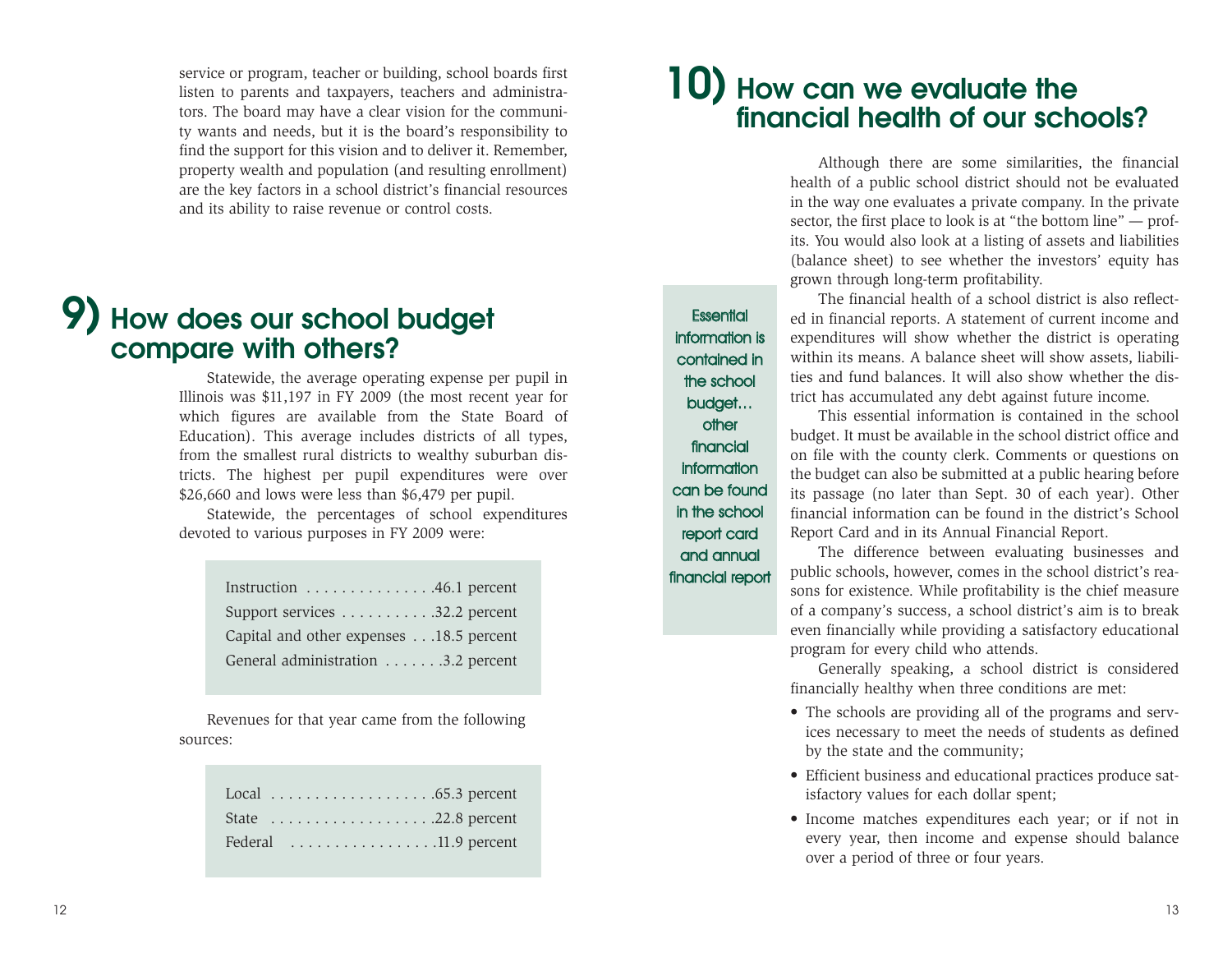In evaluating financial health of a school district, appearances can be deceiving. For example, a school district can get very high marks in terms of quality programs and services — but can't accomplish it without spending more than it can afford. Of course, school boards frequently must borrow in order to pay bills on time, but this is typically a cash flow problem caused by delays in receiving tax income or state aid. This form of debt is repaid from *current* income and does not represent a deficit budget.

#### In evaluating financial health of a school district, appearances can be

deceiving

However, debt incurred against *future* income is not consistent with financial health, especially if it is permitted to grow over a period of several years.

On the other hand, a balanced budget also can be deceiving. In order to make expenses fall within income, a school board may be compelled to reduce programs or services below what the community needs or what the state requires. Yet, by looking only at financial statements, one might conclude that the district is "financially healthy."

Many school boards find themselves in a dilemma, therefore. They must lower the quality of their schools or operate with a budget that's out of balance. Neither alternative is attractive. To get out of the dilemma, taxpayers typically urge school boards to become more efficient — to eliminate "frills and waste." Many school districts have introduced management systems for finding and eliminating unnecessary expenses. Where that is not enough to balance the budget, more radical steps must be taken. The school board has only limited options:

- Adopt a deficit budget and hope a more satisfactory solution will arise in the future;
- Increase each teacher's workload (larger class size) or eliminate courses;
- Ask voters to approve a tax increase.

While chances are good that a school district is financially healthy if it has to do none of the above, a few school boards in Illinois find themselves having to resort to all three just to survive.

#### **11) Why do some school boards find it difficult to make income cover expenses?**

**Freezing property** values also freezes property tax income

There are at least four reasons why school boards have difficulty balancing their budgets. All districts are affected by these problems, but some are financially better able to deal with them than are others.

**a) Inflation** — Inflation has about the same effect on schools as it has on personal household budgets: everything costs more each year. More than half of the typical school district budget consists of salaries, which need to be increased as inflation reduces the purchasing power of the dollar.

**b) Tax relief** — The Illinois General Assembly has enacted a number of measures over the years to hold the line on real estate taxes. These measures are designed to relieve the impact of inflation on property values. For school districts that cannot raise tax rates without voter approval, freezing property values also freezes property tax income.

Tax relief measures that have eroded school income include the following:

- A general homestead exemption for homeowners that exempts increases in market value from property taxes;
- A special homestead exemption for senior citizens;
- A special exemption for disabled veterans;
- An exemption for homestead improvements that increase market value;
- Preferential treatment for farm land that has a high market value in relation to productivity;
- A cap on increases in tax extensions in the counties around Chicago and many other counties that have adopted the Property Tax Extension Limitation Law.

Also, numerous municipalities have adopted "enterprise zones" or "tax increment financing districts (TIF)."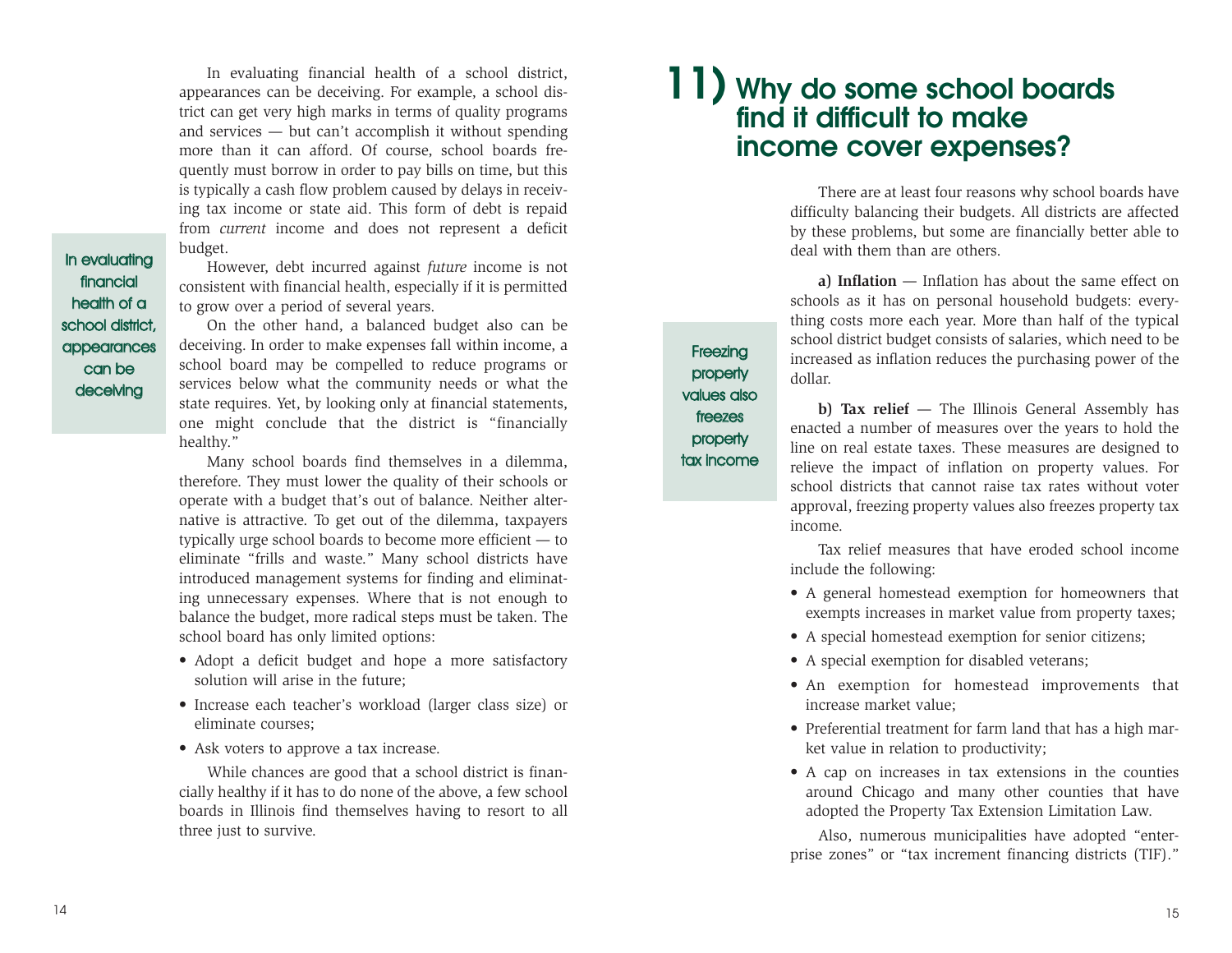These are economic incentive programs for businesses and employers that permit them to abate or divert some property taxes from local taxing districts (including many school districts) to use for private or community development. As of FY 2009 Illinois had 97 active community enterprise zones and 979 active TIFs as of 2008.

Most school boards have no desire to increase property taxes. (Remember, school board members pay property taxes, too.) However, these tax relief measures were designed to reduce the impact of inflation on property taxes at a time when inflation was driving up the cost of everything else. In earlier times, modest annual increases in property values kept pace with modest annual increases in school costs. Today, however, school costs go up while assessed property values in many areas are kept artificially low through special exemptions and preferential assessments.

**c) State Funding** — The state's share of school funding has declined dramatically over the past 20 years. In 1989, state funds made up 39.4 percent of the total public school funding. In 2009, state funds made up 22.8 percent. There have been years with higher and lower percentages, but the result is basically the same: local taxpayers are footing the lion's share of the bill.

Over the same 20-year period, state spending for schools has decreased as a proportion of total state spending. In 1989, schools received 23.5 cents of every dollar in the state's general revenue budget. By 2009, the schools' share of state general revenue decreased to 20.5 cents of every dollar. But there is no guarantee from year to year that the schools will get as much as or more than years prior.

Thanks to low inflation and several consecutive years of increases to the state foundation level, state funding for Illinois schools has been on an upward trend, when measured in real dollars. But the state's severe economic downturn that began in 2007 has resulted in greater uncertainty for state and local budgets alike. Schools cannot take for granted any funding, regardless of its source.

These four factors inflation, tax relief, state funding, and new requirements — create continuing financial problems for many school boards

**d) New programs** — Public school services have been expanded and made available to many more people over the past 25 years — presumably to the benefit of the state, the nation and the individuals served. These new services placed new demands on the school budget.

For example: each Illinois school district today is held legally responsible for the education of all children in the district, regardless of physical, mental or emotional handicap. Costs associated with these special students tend to be much higher than the costs of regular programs.

Perhaps because the nation depends upon an educated citizenry, education in America has become more a right than a privilege. Public schools are obligated to extend themselves to the fullest in educating all pupils. These include alternative programs for students who just a few years ago might have been expelled for disruptive behavior. It includes special efforts to guard against all forms of discrimination — racial, sexual, religious, social, or mental ability. These responsibilities do not necessarily involve special program costs, but they do involve organizational efforts that often translate into staff salary costs. The Illinois General Assembly also has legislated innumerable rules for the operation of public schools, all of which create tasks that must be performed to comply with state law. The result is an increase in administrative and clerical workloads — and jobs. These burdensome laws increase each year, always over the protests of Illinois school boards.

Compounding these demands is the impact of the federal No Child Left Behind Act. This framework of standards, assessments and accountability is designed to close the achievement gap between high- and low-performing students. More significantly, however, the NCLB Act imposes significant penalties on schools whose students don't perform adequately. Raising student performance is a laudable goal, but it will only stretch thinner the financial resources for schools that can least afford it.

These four factors — inflation, tax relief, state funding, and new required programs — create continuing financial problems for many Illinois school boards.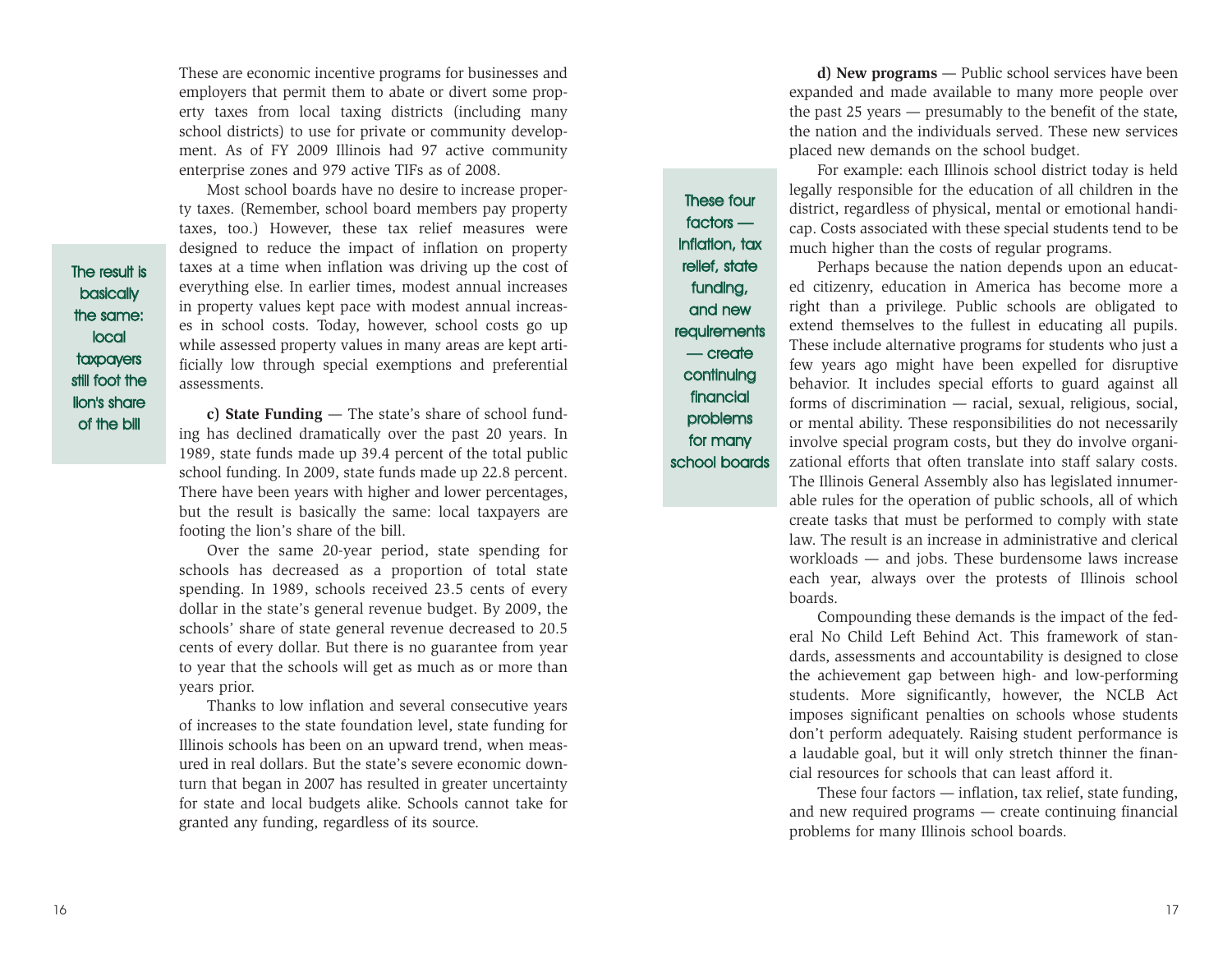## **12) What do we get for the money we spend on education?**

There are two ways to look at that question. One is to look at what public schools are accomplishing. The other is to consider what the nation would be like if there were no public schools.

The schools often take the blame for many of society's ailments — from racial strife to poverty to crime. People expect a great deal from their schools because there is an unmistakable link between education and quality of life. Educated citizens of America provide the brainpower for advances in science, medicine, technology, art and literature. Uneducated or poorly educated citizens populate the nation's prisons and public aid programs.

The range of services has broadened from basic classroom instruction to include food service, health service, counseling, remedial learning, and advanced programs

Traditionally, the public schools have always been available for those willing to make the effort to benefit from them. Schools today try harder, reaching out to more and more students for whom schooling presents a difficult challenge. No longer do schools turn their back on the physically or mentally handicapped. Students from socially disadvantaged backgrounds who 25 years ago would have quietly dropped out are now remaining in school in ever larger numbers.

The range of services has broadened dramatically, too, from basic classroom instruction to include food services, health services, counseling, remedial learning programs for the disadvantaged and advanced programs in math and science.

William J. Banach, a Michigan educator, put it this way in a speech several years ago:

"Adults should be careful about saying today's young people don't know anything. In a California school district, 120 adults — most of them with college degrees — were given a 10th grade competency test that measured reading, writing and arithmetic skills. In each of the areas measured, the 10th grade public school students scored higher than the adults.

"When we hear about the number of high school graduates who cannot read today, we often forget how many functionally illiterate 60-year-olds are walking around. ... In 1900, 11.3 percent of the U.S. population was illiterate. In 1970, according to the Education Commission of the States, that percentage had dropped to 1.2 percent."

Banach went on to point out that:

- In 1910, the average 25-year-old American had completed 8.1 years of schooling; in 1950, 9.3 years, and in 2003, 12.9 years.
- In 1940, only one in four Americans above 25 years of age had completed high school and only one in 20 had completed college. By 2000, more than four in five had completed high school and more than one in four had completed college.
- Forty years ago, fewer than 25 percent of black students were graduated from high school and today the rate is nearing 80 percent.
- There has been a 97 percent increase in the professional and skilled work force in a single generation.
- Enrollment in American colleges and universities was 6.4 million 30 years ago compared with 15.2 million today.
- Thanks to dropout-prevention programs, more than 90 percent of students enrolled in public schools are attending classes — compared with only 69 percent 30 years ago.

#### Banach concludes:

Here are some places school board members can look for answers in their own schools

> "In America we educate a student for about \$7,500 a year — that's barely \$7 an hour. And for that \$7 we transport kids, feed them, check their ears, eyes and teeth, help them deal with substance abuse, counsel them and teach them. Do you know, you can't go bowling or see a movie or do a whole lot of other things for \$7 an hour... ."

> What do taxpayers in your community get for the money they invest in education? Here are some places school board members can look for answers in their own schools:

- The percentage of students who graduate, who go on to college or who take jobs.
- Improvements in student test scores. (Illinois averages are higher than national averages.)